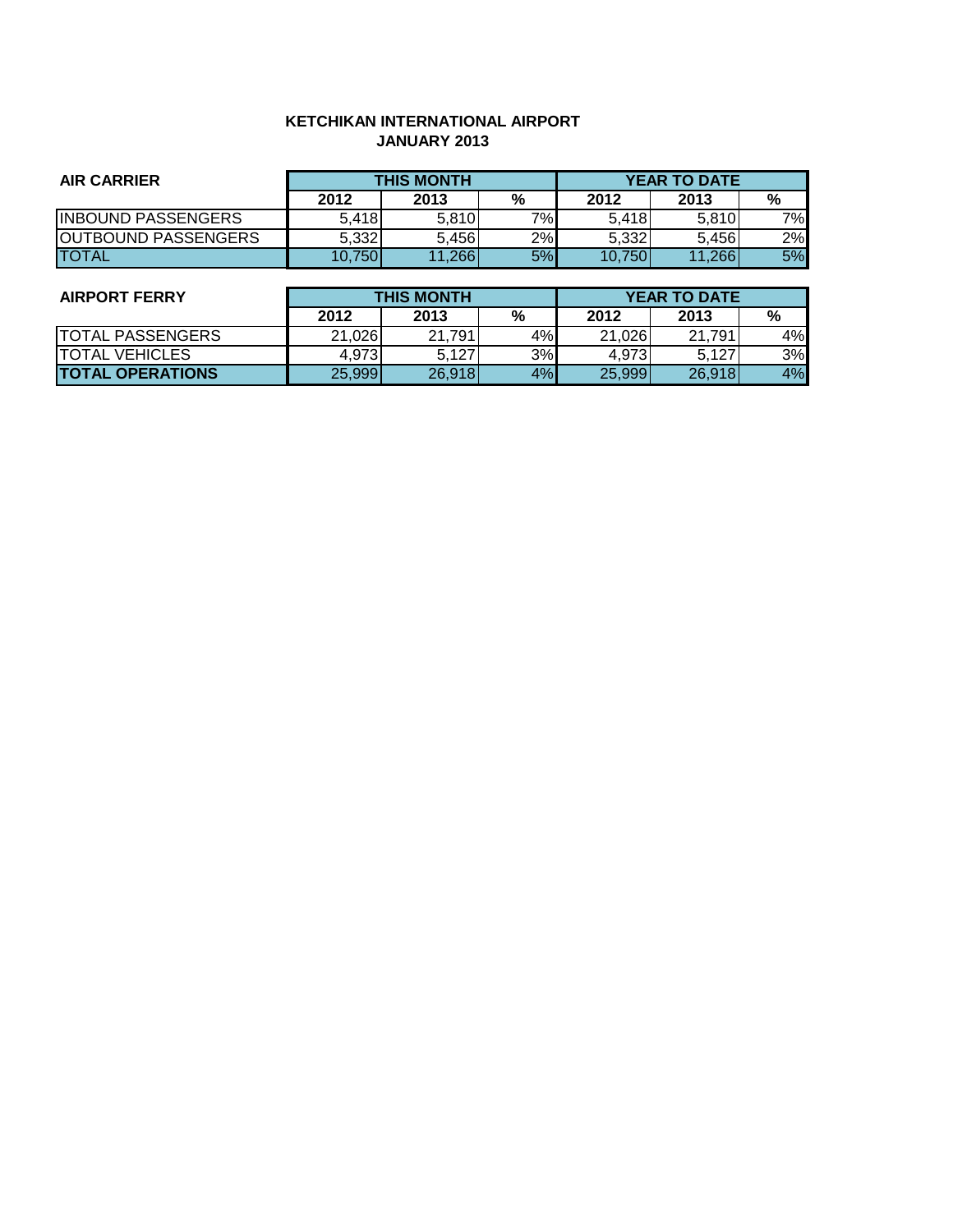### **KETCHIKAN INTERNATIONAL AIRPORT FEBRUARY 2013**

| <b>AIR CARRIER</b>         | <b>THIS MONTH</b> |       |        | <b>YEAR TO DATE</b> |        |       |
|----------------------------|-------------------|-------|--------|---------------------|--------|-------|
|                            | 2012              | 2013  | %      | 2012                | 2013   | %     |
| <b>INBOUND PASSENGERS</b>  | 5,497             | 4.949 | $-10%$ | 10,915              | 10.759 | $-1%$ |
| <b>OUTBOUND PASSENGERS</b> | 5,028             | 4,876 | $-3%$  | 10,360              | 10,332 | 0%    |
| <b>ITOTAL</b>              | 10,525            | 9,825 | $-7%$  | 21,275              | 21,091 | $-1%$ |

| <b>AIRPORT FERRY</b>    | <b>THIS MONTH</b> |        |       | <b>YEAR TO DATE</b> |        |       |
|-------------------------|-------------------|--------|-------|---------------------|--------|-------|
|                         | 2012              | 2013   | %     | 2012                | 2013   | %     |
| <b>TOTAL PASSENGERS</b> | 20,201            | 18,981 | -6%   | 41.227              | 40.772 | 1%    |
| <b>TOTAL VEHICLES</b>   | 4,909             | 4.7321 | -4%   | 9.882               | 9,859  | 0%    |
| <b>TOTAL OPERATIONS</b> | 25,110            | 23,713 | $-6%$ | 51,109              | 50.631 | $-1%$ |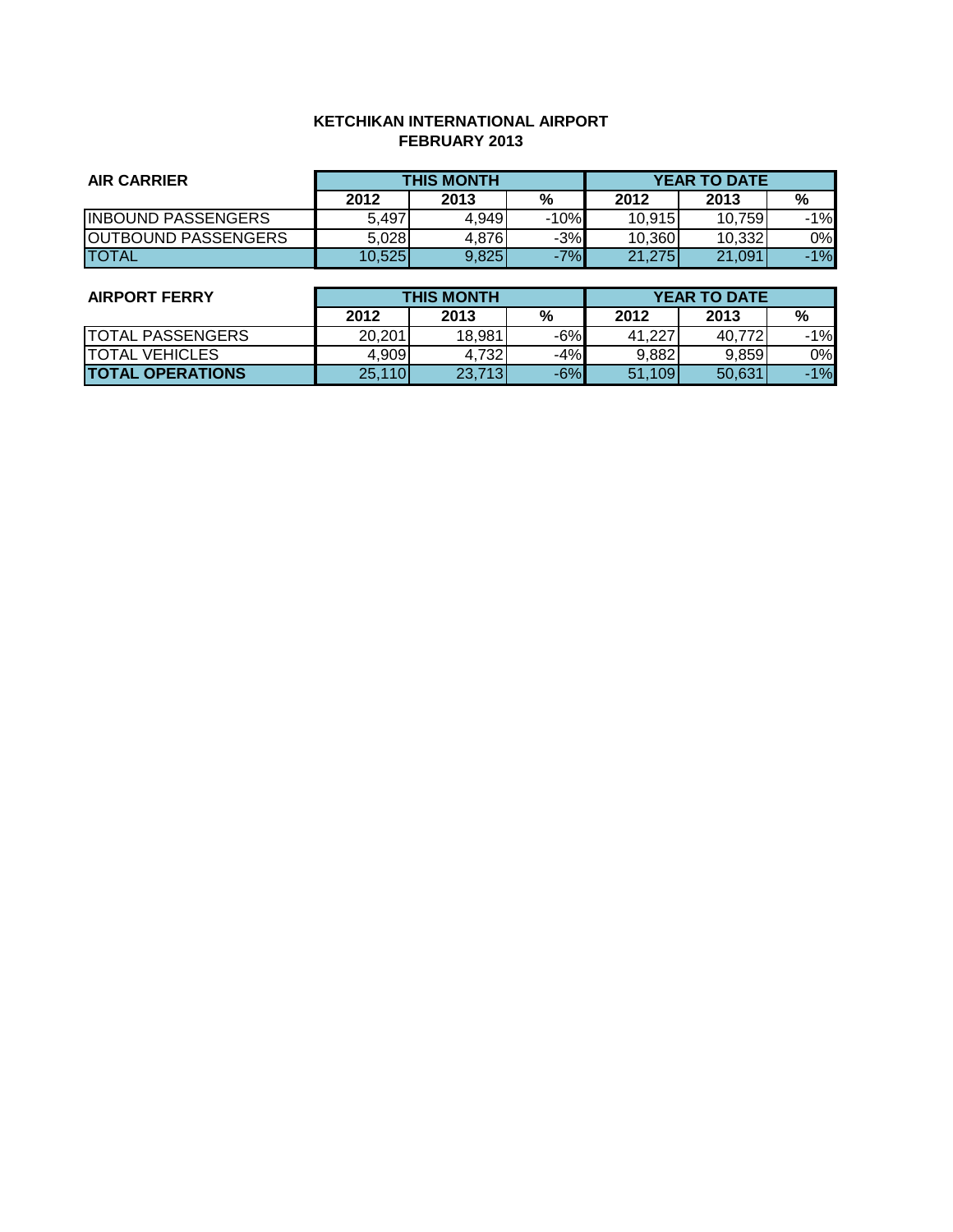# **KETCHIKAN INTERNATIONAL AIRPORT MARCH 2013**

| <b>AIR CARRIER</b>          | <b>THIS MONTH</b> |        |       | <b>YEAR TO DATE</b> |        |       |
|-----------------------------|-------------------|--------|-------|---------------------|--------|-------|
|                             | 2012              | 2013   | %     | 2012                | 2013   | %     |
| <b>INBOUND PASSENGERS</b>   | 6,239             | 6.472  | 4%    | 17.154              | 17,231 | 0%    |
| <b>JOUTBOUND PASSENGERS</b> | 6,328             | 6,028  | $-5%$ | 16,688              | 16,360 | $-2%$ |
| <b>ITOTAL</b>               | 12,567            | 12,500 | $-1%$ | 33,842              | 33,591 | $-1%$ |

| <b>AIRPORT FERRY</b>    | <b>THIS MONTH</b> |        |       | <b>YEAR TO DATE</b> |        |       |  |
|-------------------------|-------------------|--------|-------|---------------------|--------|-------|--|
|                         | 2012              | 2013   | %     | 2012                | 2013   | %     |  |
| <b>TOTAL PASSENGERS</b> | 23,180            | 22.483 | $-3%$ | 64.407              | 63,255 | $-2%$ |  |
| <b>TOTAL VEHICLES</b>   | 5.718             | 5,321  | $-7%$ | 15,600              | 15,180 | $-3%$ |  |
| <b>TOTAL OPERATIONS</b> | 28,898            | 27,804 | $-4%$ | 80,007              | 78,435 | $-2%$ |  |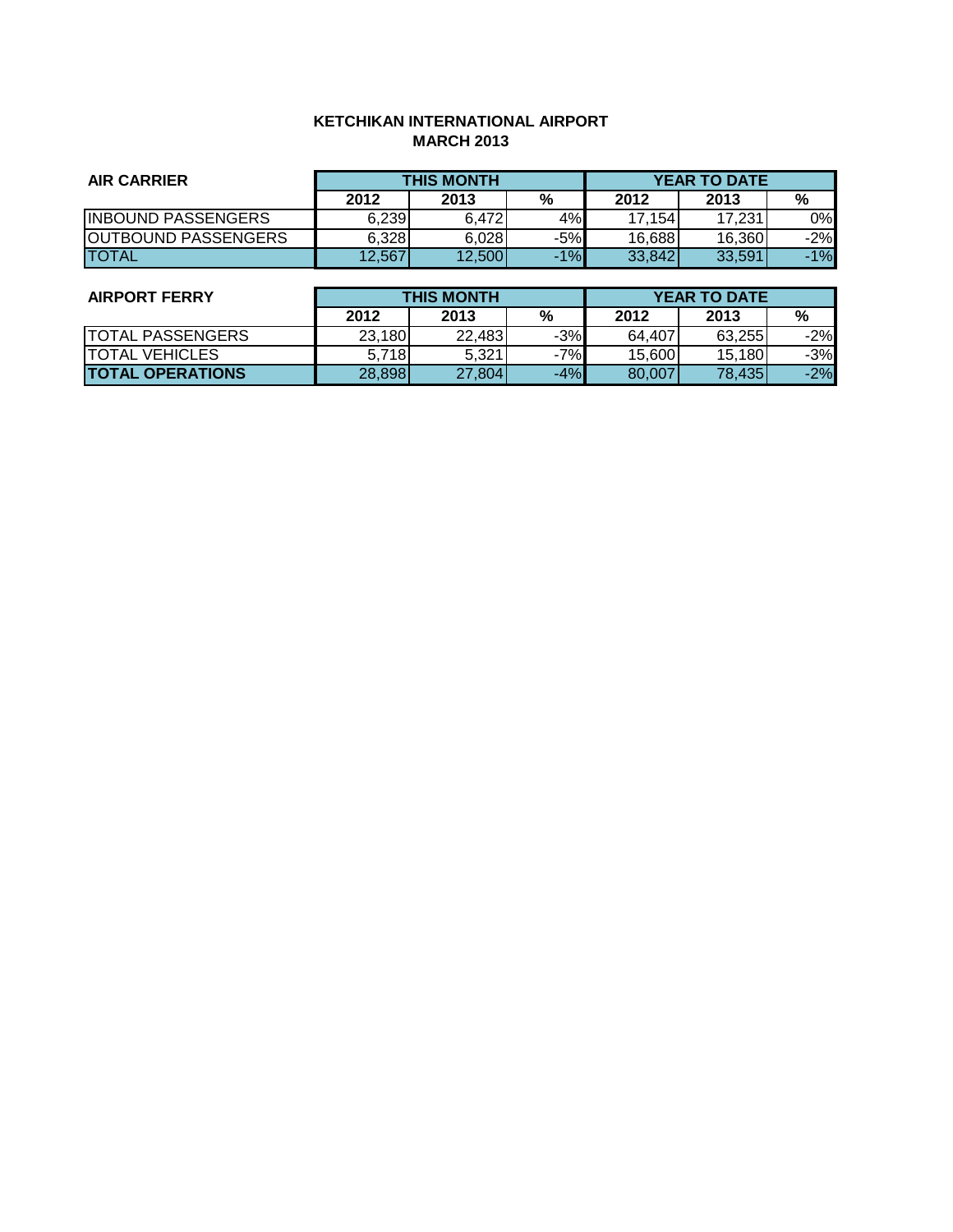# **KETCHIKAN INTERNATIONAL AIRPORT APRIL 2013**

| <b>AIR CARRIER</b>         | <b>THIS MONTH</b> |        |       | <b>YEAR TO DATE</b> |        |       |
|----------------------------|-------------------|--------|-------|---------------------|--------|-------|
|                            | 2012              | 2013   | %     | 2012                | 2013   | %     |
| <b>INBOUND PASSENGERS</b>  | 6,604             | 6.564  | $-1%$ | 23,758              | 23,795 | 0%    |
| <b>OUTBOUND PASSENGERS</b> | 6.144             | 6,248  | 2%    | 22,832              | 22,608 | $-1%$ |
| <b>ITOTAL</b>              | 12,748            | 12,812 | 1%    | 46,590              | 46,403 | 0%    |

| <b>AIRPORT FERRY</b>    | <b>THIS MONTH</b> |        |      | <b>YEAR TO DATE</b> |         |       |
|-------------------------|-------------------|--------|------|---------------------|---------|-------|
|                         | 2012              | 2013   | $\%$ | 2012                | 2013    | %     |
| <b>TOTAL PASSENGERS</b> | 22,673            | 23,002 | 1%   | 87,080              | 86.257  | $-1%$ |
| <b>TOTAL VEHICLES</b>   | 5,344             | 5,611  | 5%   | 20,944              | 20.791  | $-1%$ |
| <b>TOTAL OPERATIONS</b> | 28,017            | 28,613 | 2%   | 108.024             | 107,048 | $-1%$ |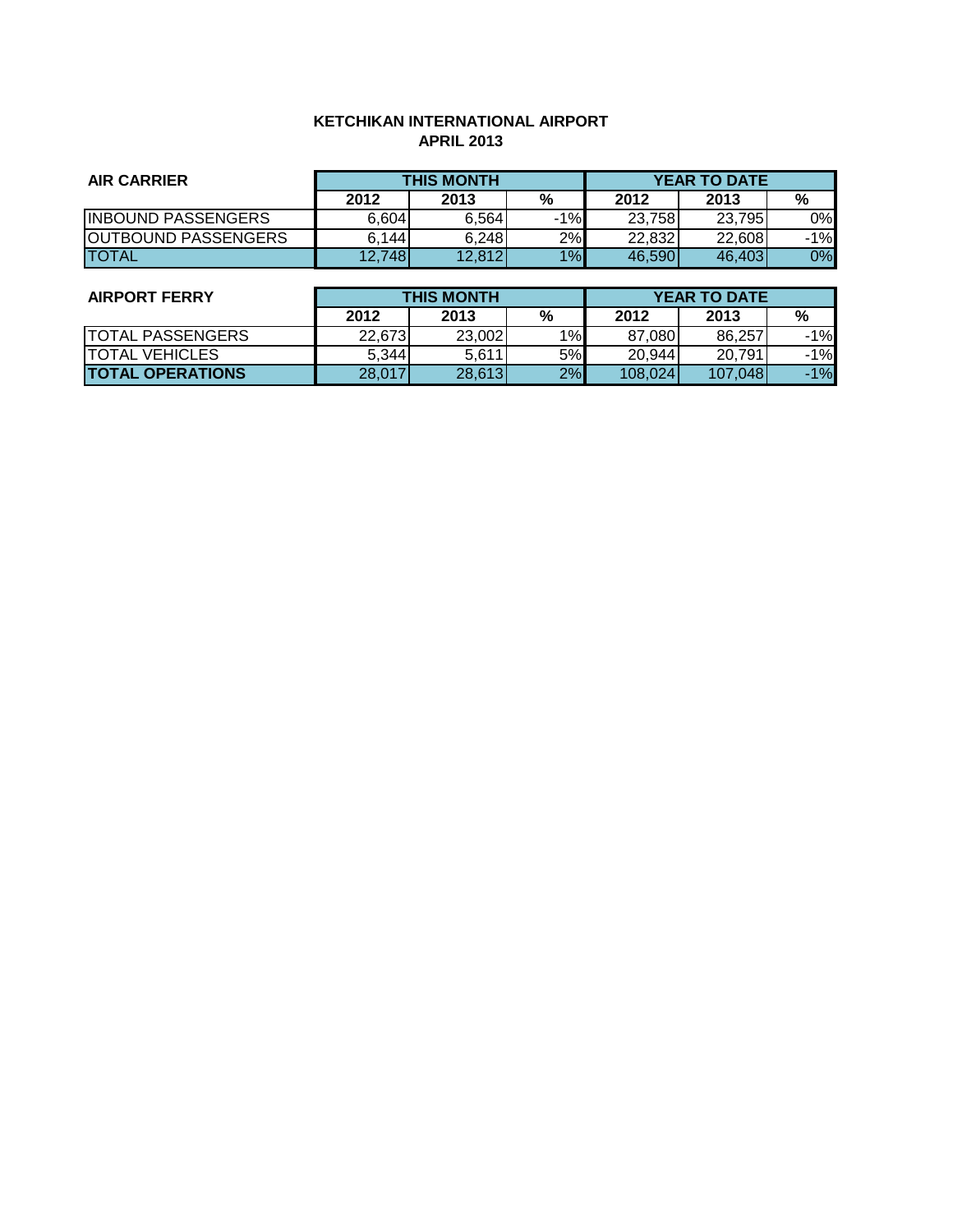# **KETCHIKAN INTERNATIONAL AIRPORT MAY 2013**

| <b>AIR CARRIER</b>         | <b>THIS MONTH</b> |        |    | <b>YEAR TO DATE</b> |        |       |
|----------------------------|-------------------|--------|----|---------------------|--------|-------|
|                            | 2012              | 2013   | %  | 2012                | 2013   | %     |
| <b>INBOUND PASSENGERS</b>  | 8.763             | 8.872  | 1% | 32.521              | 32,667 | 0%    |
| <b>OUTBOUND PASSENGERS</b> | $^{\prime}$ .676  | 7,684  | 0% | 30,508              | 30,292 | $-1%$ |
| <b>ITOTAL</b>              | 16,439            | 16,556 | 1% | 63,029              | 62,959 | 0%    |

| <b>AIRPORT FERRY</b>    | <b>THIS MONTH</b> |        |        | <b>YEAR TO DATE</b> |         |       |
|-------------------------|-------------------|--------|--------|---------------------|---------|-------|
|                         | 2012              | 2013   | %      | 2012                | 2013    | %     |
| <b>TOTAL PASSENGERS</b> | 28,846            | 28.562 | $-1\%$ | 115.926             | 114,819 | $-1%$ |
| <b>TOTAL VEHICLES</b>   | 6.930             | 6.559  | -5%    | 27.874              | 27,350  | $-2%$ |
| <b>TOTAL OPERATIONS</b> | 35,776            | 35,121 | $-2%$  | 143,800             | 142,169 | $-1%$ |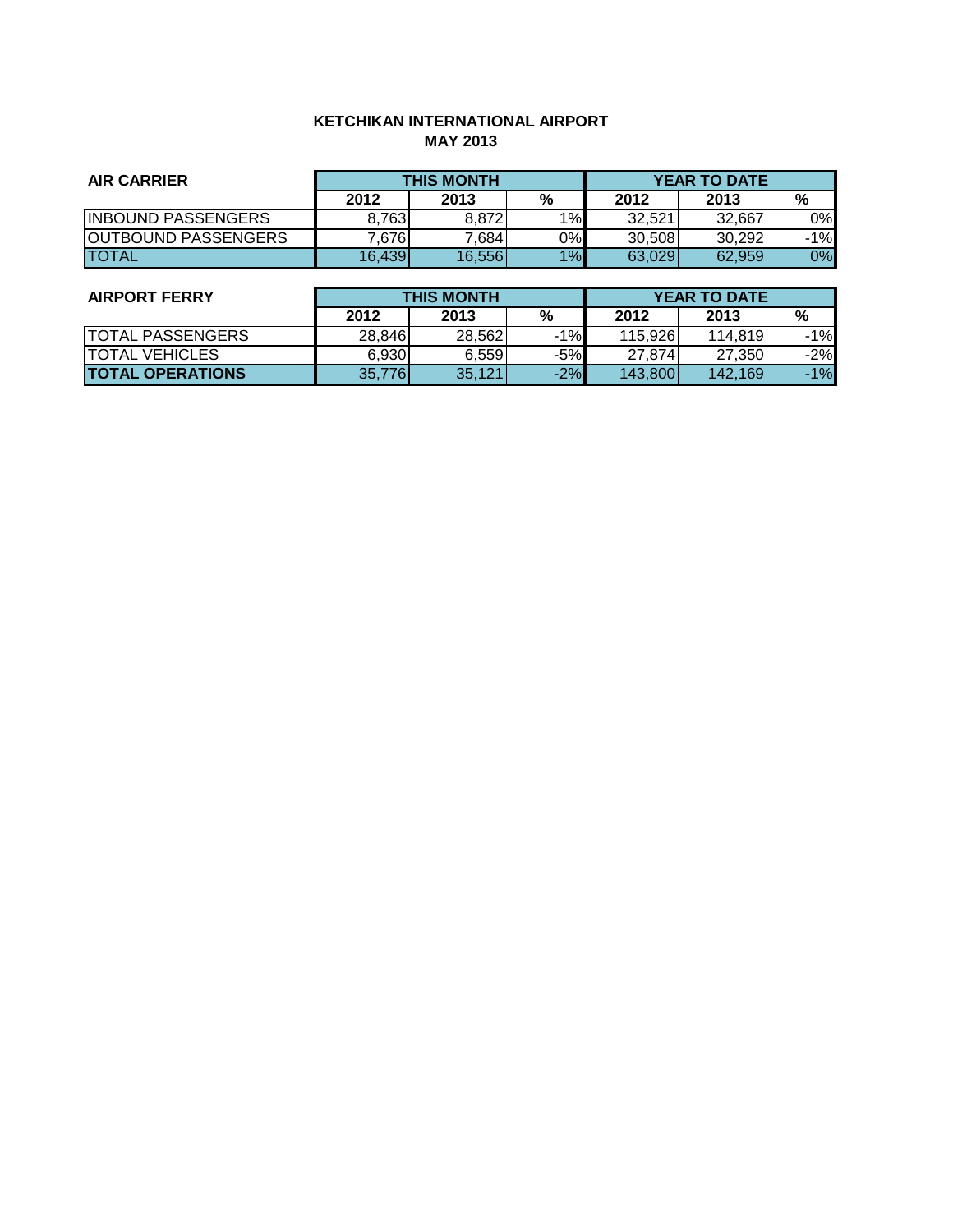# **KETCHIKAN INTERNATIONAL AIRPORT JUNE 2013**

| <b>AIR CARRIER</b>         | <b>THIS MONTH</b> |        |    | <b>YEAR TO DATE</b> |        |    |
|----------------------------|-------------------|--------|----|---------------------|--------|----|
|                            | 2012              | 2013   | %  | 2012                | 2013   | %  |
| <b>INBOUND PASSENGERS</b>  | 12.550            | 12.877 | 3% | 45.071              | 45.544 | 1% |
| <b>OUTBOUND PASSENGERS</b> | 10,261            | 10,534 | 3% | 40,769              | 40,826 | 0% |
| <b>TOTAL</b>               | 22,811            | 23,411 | 3% | 85,840              | 86,370 | 1% |

| <b>AIRPORT FERRY</b>     | <b>THIS MONTH</b> |        |       | <b>YEAR TO DATE</b> |         |       |  |
|--------------------------|-------------------|--------|-------|---------------------|---------|-------|--|
|                          | 2012              | 2013   | %     | 2012                | 2013    | %     |  |
| <b>ITOTAL PASSENGERS</b> | 34.564            | 35,658 | 3%    | 150.490             | 150.477 | 0%    |  |
| <b>TOTAL VEHICLES</b>    | 7,898             | 7.6941 | $-3%$ | 35.772I             | 35,044  | $-2%$ |  |
| <b>TOTAL OPERATIONS</b>  | 42,462            | 43,352 | 2%    | 186,262             | 185,521 | 0%    |  |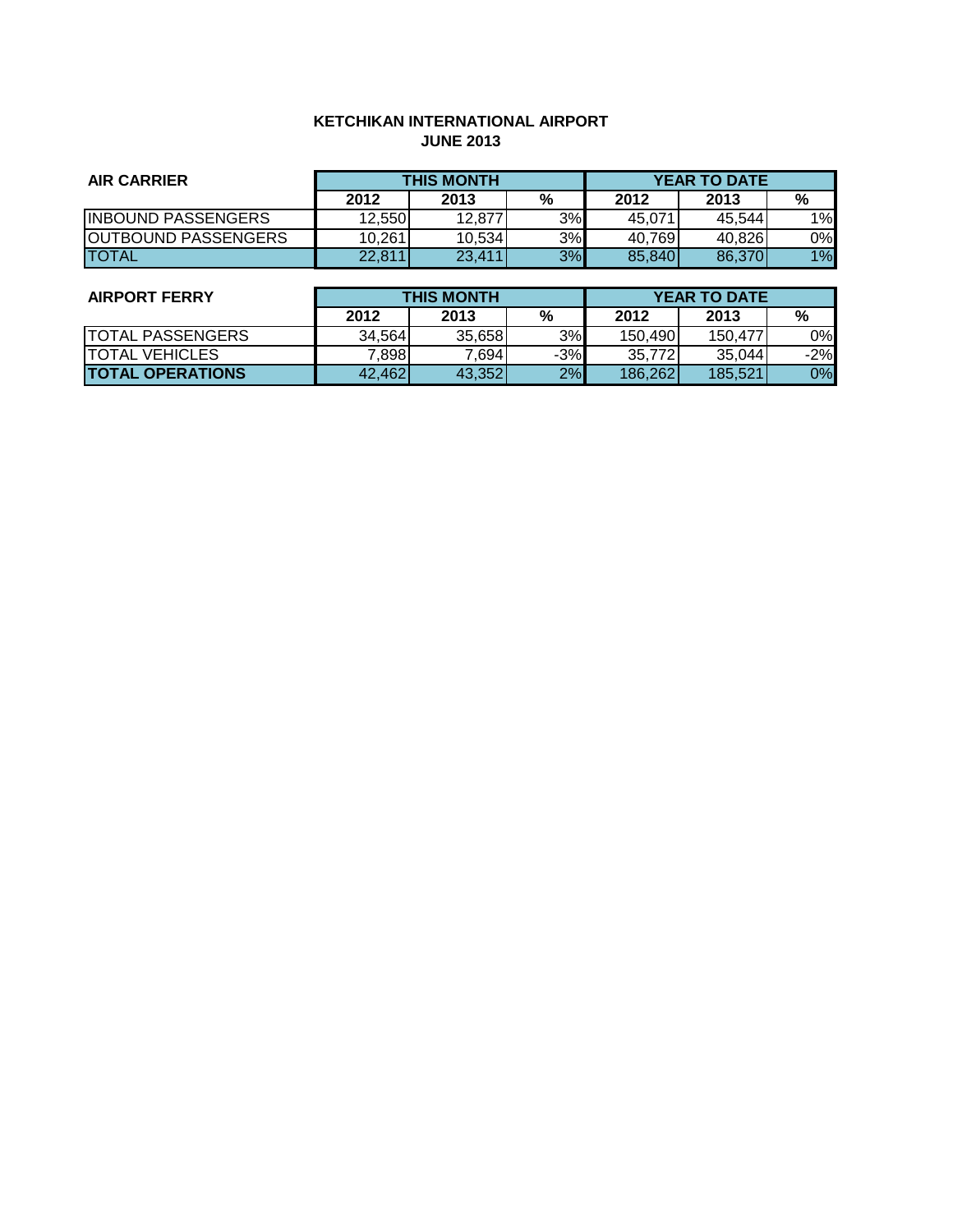# **KETCHIKAN INTERNATIONAL AIRPORT JULY 2013**

| <b>AIR CARRIER</b>         | <b>THIS MONTH</b> |        |    |         | <b>YEAR TO DATE</b> |    |
|----------------------------|-------------------|--------|----|---------|---------------------|----|
|                            | 2012              | 2013   | %  | 2012    | 2013                | %  |
| <b>INBOUND PASSENGERS</b>  | 15.025            | 15.762 | 5% | 60.096  | 61.306              | 2% |
| <b>OUTBOUND PASSENGERS</b> | 14.278l           | 14,892 | 4% | 55,047  | 55.718              | 1% |
| <b>ITOTAL</b>              | 29,303            | 30.654 | 5% | 115,143 | 117.024             | 2% |

| <b>AIRPORT FERRY</b>    |        | <b>THIS MONTH</b> |    |         | <b>YEAR TO DATE</b> |       |  |  |
|-------------------------|--------|-------------------|----|---------|---------------------|-------|--|--|
|                         | 2012   | 2013              | %  | 2012    | 2013                | %     |  |  |
| <b>TOTAL PASSENGERS</b> | 40,632 | 43,876            | 8% | 191,122 | 194,353             | 2%    |  |  |
| <b>ITOTAL VEHICLES</b>  | 8.759  | 8,837             | 1% | 44.531  | 43,881              | $-1%$ |  |  |
| <b>TOTAL OPERATIONS</b> | 49.391 | 52.713            | 7% | 235,653 | 238,234             | 1%    |  |  |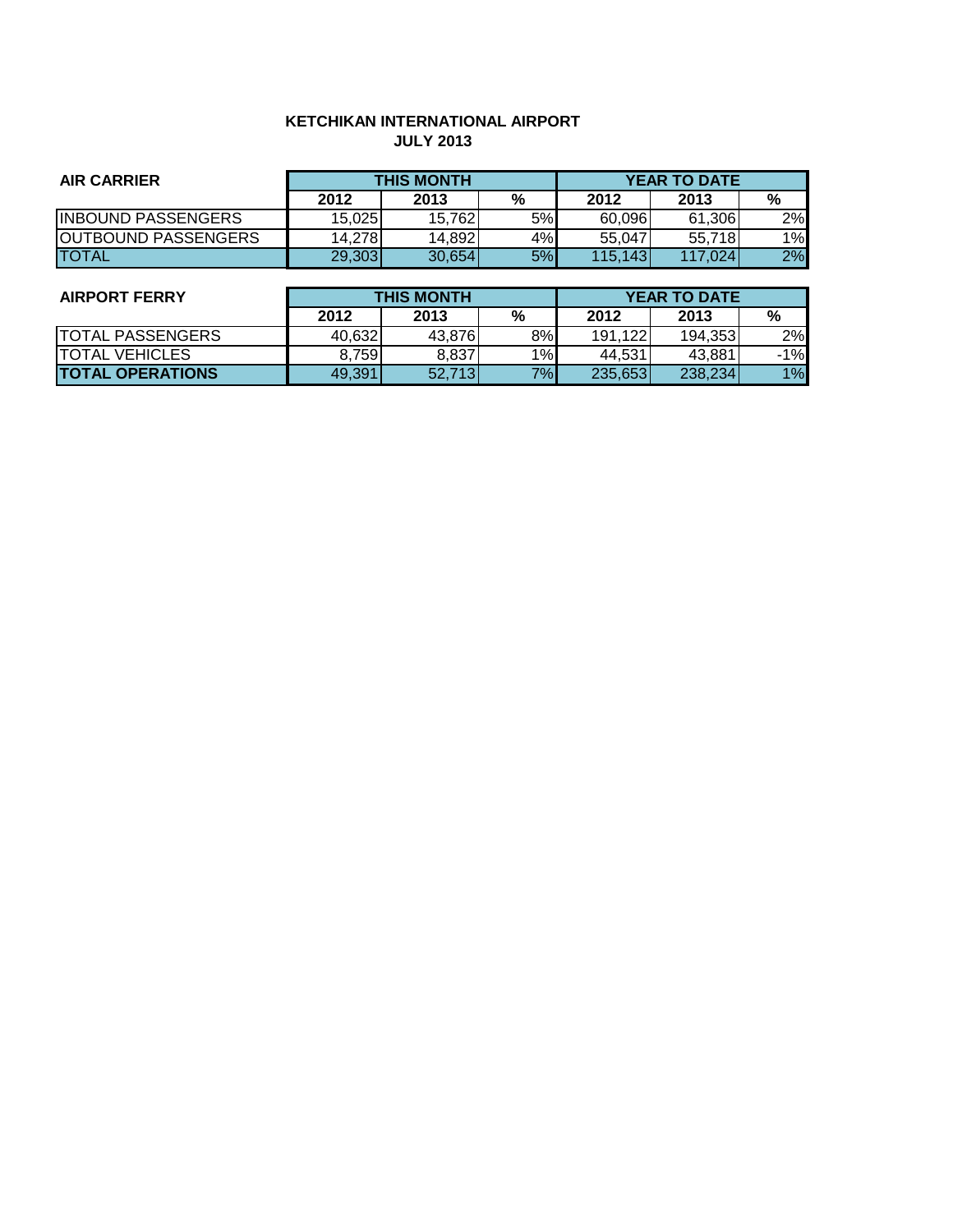## **KETCHIKAN INTERNATIONAL AIRPORT AUGUST 2013**

| <b>AIR CARRIER</b>         |        | <b>THIS MONTH</b> |    | <b>YEAR TO DATE</b> |         |    |  |
|----------------------------|--------|-------------------|----|---------------------|---------|----|--|
|                            | 2012   | 2013              | %  | 2012                | 2013    | %  |  |
| <b>INBOUND PASSENGERS</b>  | 13,744 | 14,527            | 6% | 73,840              | 75,833  | 3% |  |
| <b>OUTBOUND PASSENGERS</b> | 15.560 | 16,363            | 5% | 70.607              | 72.081  | 2% |  |
| <b>ITOTAL</b>              | 29,304 | 30,890            | 5% | 144,447             | 147.914 | 2% |  |

| <b>AIRPORT FERRY</b>    |        | <b>THIS MONTH</b> |     |         | <b>YEAR TO DATE</b> |       |  |  |
|-------------------------|--------|-------------------|-----|---------|---------------------|-------|--|--|
|                         | 2012   | 2013              | %   | 2012    | 2013                | %     |  |  |
| <b>TOTAL PASSENGERS</b> | 43,188 | 47,919            | 11% | 234,310 | 242,272             | 3%    |  |  |
| <b>ITOTAL VEHICLES</b>  | 10,037 | 10,010            | 0%  | 54,568  | 53,891              | $-1%$ |  |  |
| <b>TOTAL OPERATIONS</b> | 53,225 | 57,929            | 9%  | 288,878 | 296,163             | 3%    |  |  |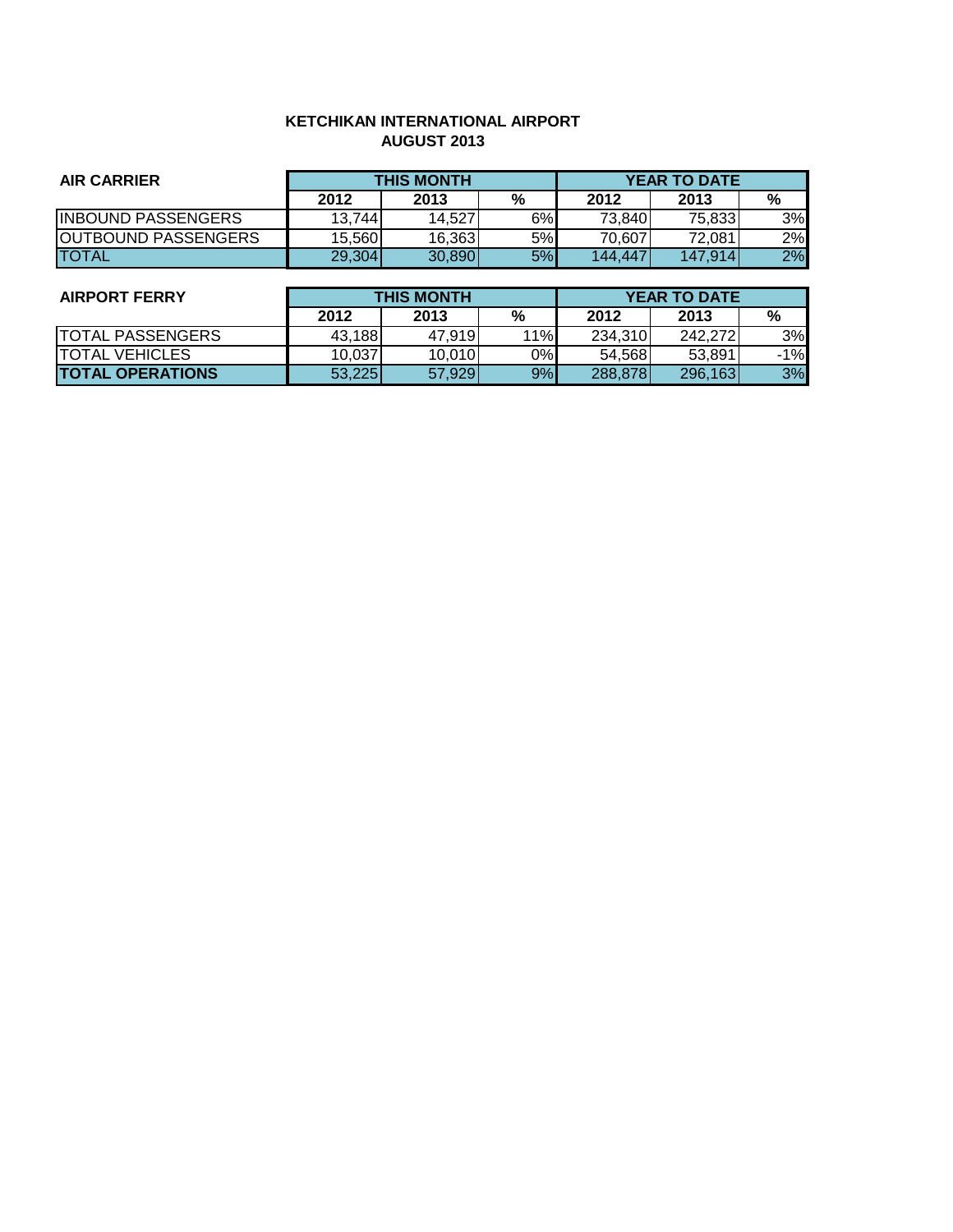### **KETCHIKAN INTERNATIONAL AIRPORT SEPTEMBER 2013**

| <b>AIR CARRIER</b>         |        | <b>THIS MONTH</b> |     | <b>YEAR TO DATE</b> |         |    |  |
|----------------------------|--------|-------------------|-----|---------------------|---------|----|--|
|                            | 2012   | 2013              | %   | 2012                | 2013    | %  |  |
| <b>INBOUND PASSENGERS</b>  | 8,288  | 8.361             | 1%  | 82,128              | 84.194  | 3% |  |
| <b>OUTBOUND PASSENGERS</b> | 9,789  | 10,775            | 10% | 80,396              | 82.856  | 3% |  |
| <b>ITOTAL</b>              | 18.077 | 19,136            | 6%  | 162,524             | 167.050 | 3% |  |

| <b>THIS MONTH</b> |        |                                     | <b>YEAR TO DATE</b> |                   |                              |
|-------------------|--------|-------------------------------------|---------------------|-------------------|------------------------------|
| 2012              | 2013   | %                                   | 2012                | 2013              | %                            |
|                   |        |                                     |                     | 273.771           | 3%                           |
|                   | 7.342  |                                     |                     | 61,233            | $-1%$                        |
|                   | 38.841 |                                     |                     | 335.004           | 3%                           |
|                   |        | 31,499<br>30,464<br>7.428<br>37,892 |                     | 3%<br>$-1%$<br>3% | 264,774<br>61,996<br>326,770 |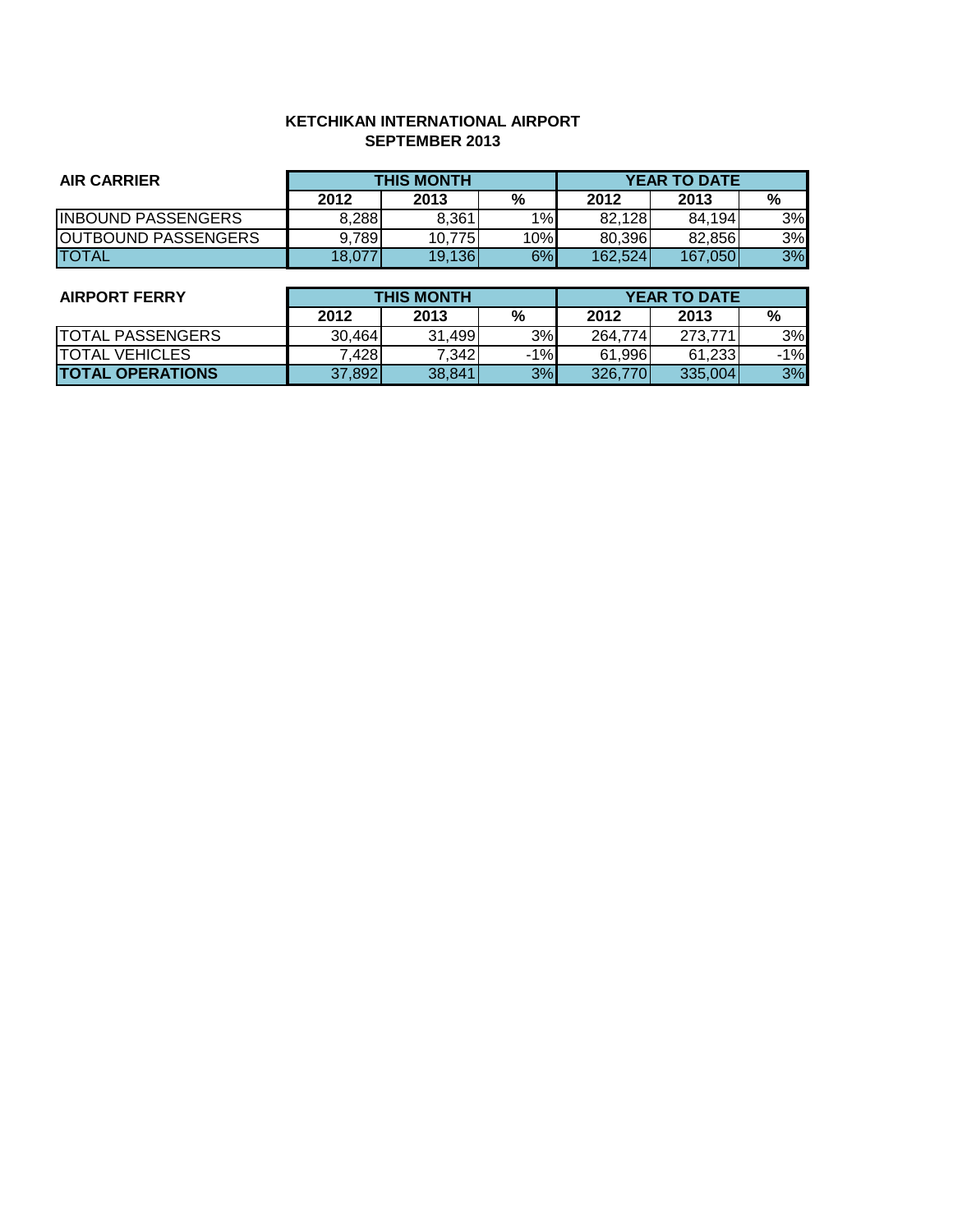## **KETCHIKAN INTERNATIONAL AIRPORT OCTOBER 2013**

| <b>AIR CARRIER</b>         | <b>THIS MONTH</b> |        |       |         | <b>YEAR TO DATE</b> |    |
|----------------------------|-------------------|--------|-------|---------|---------------------|----|
|                            | 2012              | 2013   | %     | 2012    | 2013                | %  |
| <b>INBOUND PASSENGERS</b>  | 6.728             | 6.394  | $-5%$ | 88.856  | 90.588              | 2% |
| <b>OUTBOUND PASSENGERS</b> | 7.5261            | 7,295  | $-3%$ | 87,922  | 90.151              | 3% |
| <b>ITOTAL</b>              | 14,254            | 13,689 | $-4%$ | 176.778 | 180,739             | 2% |

| <b>AIRPORT FERRY</b>     |        | <b>THIS MONTH</b> |       |         | <b>YEAR TO DATE</b> |       |  |  |
|--------------------------|--------|-------------------|-------|---------|---------------------|-------|--|--|
|                          | 2012   | 2013              | %     | 2012    | 2013                | %     |  |  |
| <b>ITOTAL PASSENGERS</b> | 26.177 | 25.974            | $-1%$ | 290.951 | 299,745             | 3%    |  |  |
| <b>ITOTAL VEHICLES</b>   | 6,483  | 6,331             | $-2%$ | 68,479  | 67.564              | $-1%$ |  |  |
| <b>TOTAL OPERATIONS</b>  | 32,660 | 32,305            | $-1%$ | 359,430 | 367,309             | 2%    |  |  |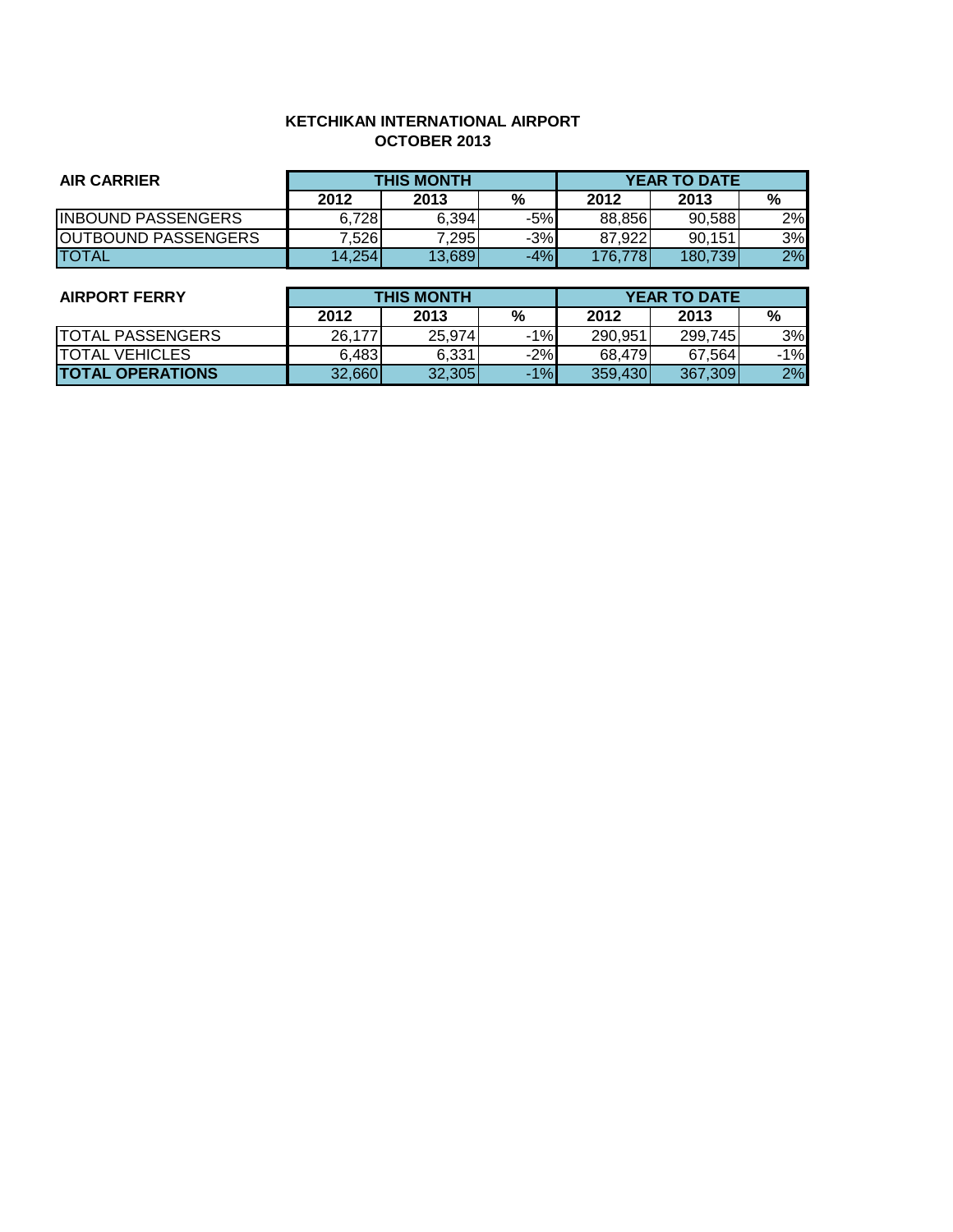### **KETCHIKAN INTERNATIONAL AIRPORT NOVEMBER 2013**

| <b>AIR CARRIER</b>         | <b>THIS MONTH</b> |        |        |         | <b>YEAR TO DATE</b> |    |
|----------------------------|-------------------|--------|--------|---------|---------------------|----|
|                            | 2012              | 2013   | %      | 2012    | 2013                | %  |
| <b>INBOUND PASSENGERS</b>  | 5.760             | 5.546  | $-4%$  | 94.616  | 96,134              | 2% |
| <b>OUTBOUND PASSENGERS</b> | 5,989             | 5.272  | $-12%$ | 93.911  | 95.423              | 2% |
| <b>TOTAL</b>               | 11,749            | 10,818 | $-8%$  | 188.527 | 191,557             | 2% |

| <b>AIRPORT FERRY</b>    |        | <b>THIS MONTH</b> |     |         | <b>YEAR TO DATE</b> |       |  |  |
|-------------------------|--------|-------------------|-----|---------|---------------------|-------|--|--|
|                         | 2012   | 2013              | %   | 2012    | 2013                | %     |  |  |
| <b>TOTAL PASSENGERS</b> | 22,682 | 25,066            | 11% | 313,633 | 324.811             | 4%    |  |  |
| ITOTAL VEHICLES         | 5.701  | 6,061             | 6%  | 74,180  | 73,625              | $-1%$ |  |  |
| <b>TOTAL OPERATIONS</b> | 28,383 | 31,127            | 10% | 387,813 | 398,436             | 3%    |  |  |